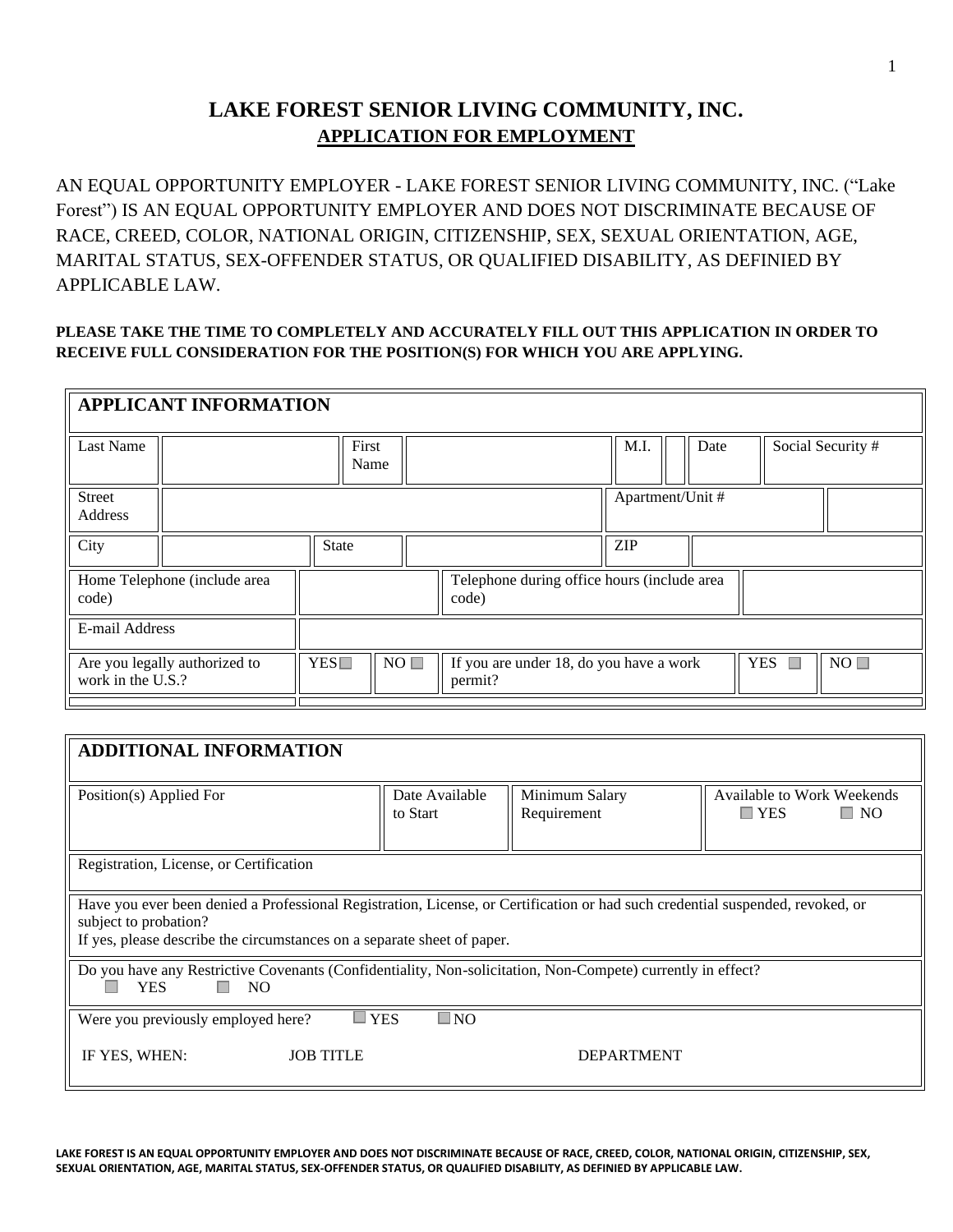| <b>EDUCATION</b>                                                                  |                       |                                           |                                              |                                                                 |                                                                                 |  |  |  |  |
|-----------------------------------------------------------------------------------|-----------------------|-------------------------------------------|----------------------------------------------|-----------------------------------------------------------------|---------------------------------------------------------------------------------|--|--|--|--|
| <b>CIRCLE HIGHEST GRADE COMPLETED</b>                                             |                       |                                           |                                              |                                                                 |                                                                                 |  |  |  |  |
| <b>GRADE SCHOOL</b><br>5 <sup>5</sup><br>2<br>3<br>$\overline{4}$<br>1<br>$\,8\,$ | $7\phantom{.0}$<br>6  | <b>HIGH SCHOOL</b><br>10<br>11<br>9<br>12 | G.E.D.<br><b>YES</b><br>NO.                  | <b>COLLEGE</b><br>$2 \quad 3$<br>$\overline{4}$<br>$\mathbf{1}$ | <b>GRADUATE SCHOOL</b><br>$\overline{2}$<br>3<br>$\mathbf{1}$<br>$\overline{4}$ |  |  |  |  |
| <b>HIGH</b>                                                                       | <b>NAME OF SCHOOL</b> |                                           |                                              | <b>DEGREE</b>                                                   |                                                                                 |  |  |  |  |
| <b>SCHOOL</b>                                                                     | <b>ADDRESS</b>        |                                           | Did you Graduate?<br>$\Box$ YES $\Box$<br>NO |                                                                 |                                                                                 |  |  |  |  |
|                                                                                   | <b>CITY</b>           |                                           | <b>STATE</b>                                 | <b>COURSE OF STUDY</b>                                          |                                                                                 |  |  |  |  |
|                                                                                   | <b>NAME OF SCHOOL</b> |                                           |                                              | <b>DEGREE</b>                                                   |                                                                                 |  |  |  |  |
| <b>COLLEGE</b>                                                                    | <b>ADDRESS</b>        |                                           |                                              | Did you Graduate?<br>$\Box$ YES $\Box$<br>NO                    |                                                                                 |  |  |  |  |
|                                                                                   | <b>CITY</b>           |                                           | <b>STATE</b>                                 | <b>COURSE OF STUDY</b>                                          |                                                                                 |  |  |  |  |
| <b>GRADUATE SCHOOL/</b><br><b>APPRENTICE/</b>                                     | <b>NAME OF SCHOOL</b> |                                           |                                              | <b>DEGREE</b>                                                   |                                                                                 |  |  |  |  |
| <b>BUSINESS OR</b><br><b>VOCATIONAL</b>                                           | <b>ADDRESS</b>        |                                           |                                              | Did you Graduate?<br>$\Box$ YES $\Box$<br><b>NO</b>             |                                                                                 |  |  |  |  |
|                                                                                   | <b>CITY</b>           |                                           | <b>STATE</b>                                 | <b>COURSE OF STUDY</b>                                          |                                                                                 |  |  |  |  |
|                                                                                   |                       |                                           |                                              |                                                                 |                                                                                 |  |  |  |  |
| <b>ADDITIONAL</b><br><b>INFORMATION</b>                                           |                       |                                           |                                              |                                                                 |                                                                                 |  |  |  |  |
| <b>OR TRAINING</b>                                                                |                       |                                           |                                              |                                                                 |                                                                                 |  |  |  |  |

|                                                                          | PREVIOUS EMPLOYMENT |    |  |                    |  |                        |            |  |                      |  |
|--------------------------------------------------------------------------|---------------------|----|--|--------------------|--|------------------------|------------|--|----------------------|--|
| Company                                                                  |                     |    |  |                    |  |                        | Phone      |  |                      |  |
| Address                                                                  |                     |    |  |                    |  |                        | Supervisor |  |                      |  |
| Job Title                                                                |                     |    |  |                    |  | <b>Starting Salary</b> | 'S         |  | <b>Ending Salary</b> |  |
| Responsibilities                                                         |                     |    |  |                    |  |                        |            |  |                      |  |
| From                                                                     |                     | To |  | Reason for Leaving |  |                        |            |  |                      |  |
| May we contact your previous supervisor for a reference? $  $ YES $\Box$ |                     |    |  |                    |  |                        | NO         |  |                      |  |

| $\epsilon$<br>Company | Phone      |  |
|-----------------------|------------|--|
| Address               | Supervisor |  |

**LAKE FOREST IS AN EQUAL OPPORTUNITY EMPLOYER AND DOES NOT DISCRIMINATE BECAUSE OF RACE, CREED, COLOR, NATIONAL ORIGIN, CITIZENSHIP, SEX, SEXUAL ORIENTATION, AGE, MARITAL STATUS, SEX-OFFENDER STATUS, OR QUALIFIED DISABILITY, AS DEFINIED BY APPLICABLE LAW.**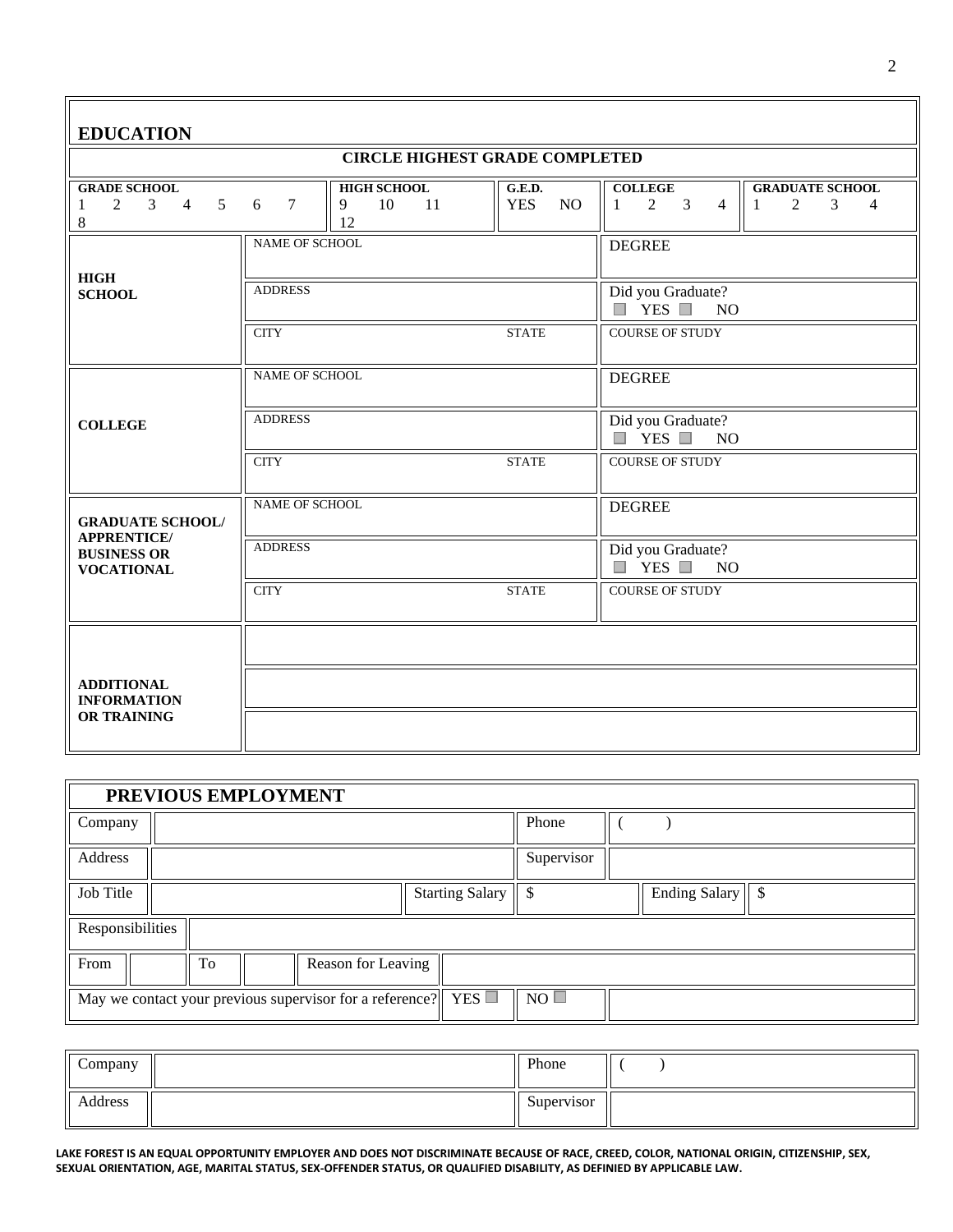| Job Title        |    |                                                                                 | Starting Salary   \$ |           | Ending Salary   \$ |  |
|------------------|----|---------------------------------------------------------------------------------|----------------------|-----------|--------------------|--|
| Responsibilities |    |                                                                                 |                      |           |                    |  |
| From             | To | Reason for Leaving                                                              |                      |           |                    |  |
|                  |    | May we contact your previous supervisor for a reference? $\parallel$ YES $\Box$ |                      | $NO \Box$ |                    |  |

| Company                                                                         |  |    |  |                    |  |                      | Phone |            |                    |  |  |
|---------------------------------------------------------------------------------|--|----|--|--------------------|--|----------------------|-------|------------|--------------------|--|--|
| Address                                                                         |  |    |  |                    |  |                      |       | Supervisor |                    |  |  |
| Job Title                                                                       |  |    |  |                    |  | Starting Salary   \$ |       |            | Ending Salary   \$ |  |  |
| Responsibilities                                                                |  |    |  |                    |  |                      |       |            |                    |  |  |
| From                                                                            |  | To |  | Reason for Leaving |  |                      |       |            |                    |  |  |
| May we contact your previous supervisor for a reference? $\parallel$ YES $\Box$ |  |    |  |                    |  | $NO$ $\Box$          |       |            |                    |  |  |

| MILITARY SERVICE                 |                   |    |  |  |  |  |
|----------------------------------|-------------------|----|--|--|--|--|
| <b>Branch</b>                    | From              | Tо |  |  |  |  |
| Rank at Discharge                | Type of Discharge |    |  |  |  |  |
| If other than honorable, explain |                   |    |  |  |  |  |
|                                  |                   |    |  |  |  |  |

# **SKILLS**

LIST ALL REALTED SKILLS

### **REFERENCES with phone numbers**

**LAKE FOREST IS AN EQUAL OPPORTUNITY EMPLOYER AND DOES NOT DISCRIMINATE BECAUSE OF RACE, CREED, COLOR, NATIONAL ORIGIN, CITIZENSHIP, SEX, SEXUAL ORIENTATION, AGE, MARITAL STATUS, SEX-OFFENDER STATUS, OR QUALIFIED DISABILITY, AS DEFINIED BY APPLICABLE LAW.**